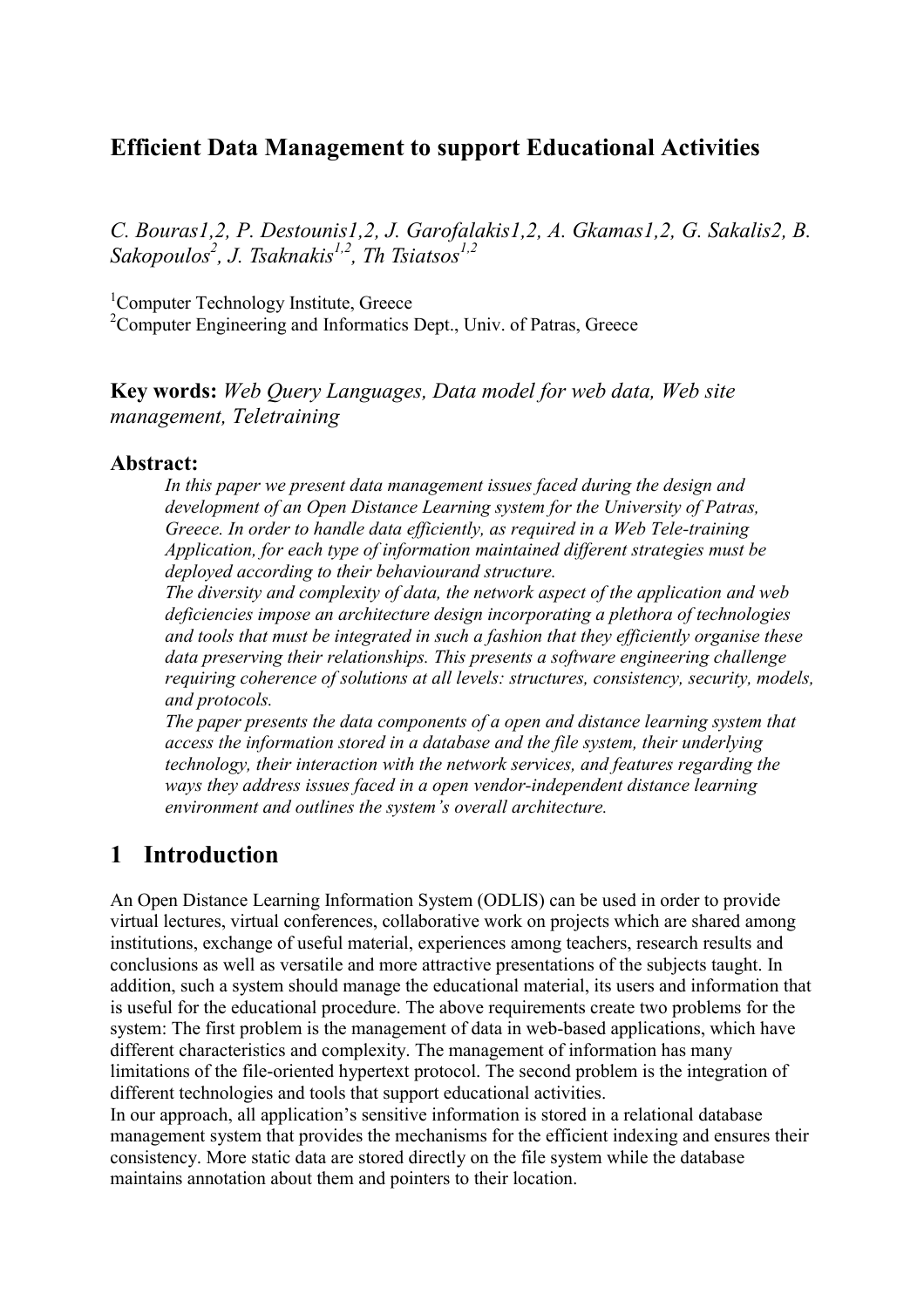In this paper we present the architecture and the components of an ODLIS and particularly the data access components and the business logic regarding the manipulation of information. In addition we catalogue the functional characteristics based on the user requirements, describe the network that supports the transport of information. Furthermore we explain the types of data in our system, relationships between data, the issues of consistency, manageability, scalability, security, partitioning, transparency and we describe the characteristics of the mechanisms that used for the reliable storing. Finally we present the services provided by the system and our case study.

# **2 General Architecture of the Open Distance Learning Information System**

The architecture of the ODLIS is based on the 3-tier architecture model. The ODLIS consists of the Database  $(1<sup>st</sup> layer - Data Access component)$  which is responsible for providing the first-born information, the Server  $(2^{nd}$  layer - Business component) which is responsible for processing this information and the User Interface (3<sup>rd</sup> layer - Presentation component) which is responsible for the presentation of the results and the interaction with the users.





The environment of the ODLIS consists of three modules that supply various functionalities. These modules are the followings: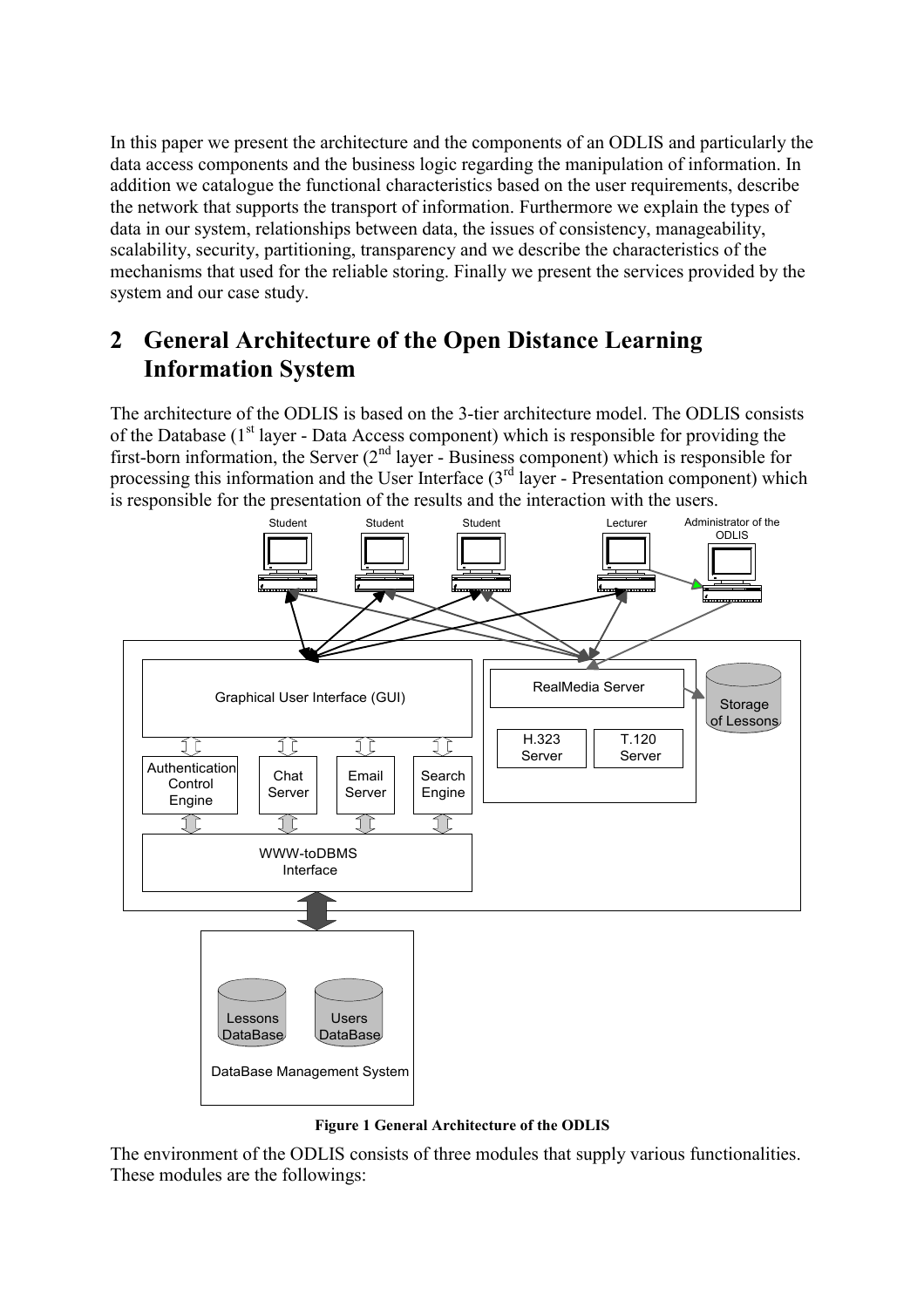- The module for the administration of the environment of the ODLIS offers two basic functions. The first is the administration of the users of the ODLIS and the second is the administration of the lessons of the ODLIS. This module provides capabilities to create, delete or modify a lesson, the educational material of a lesson and the characteristics of a user. In addition this module offers the capability to search the database of the ODLIS.
- The module for the administration of the educational procedure. This module is responsible for the interaction between the students and the teachers, which is based on a discussion list with thread capabilities, web based shared workspace and e-mail. This module is also responsible for the submission of exercises to the students by the teacher and the observation of a file with the grades of each student.
- The module which is responsible for providing the synchronous and asynchronous lectures over the network. This module is responsible for the interaction between the students and the teachers during a synchronous lesson, which is based on video communication, sharing Whiteboard, chat and "ask floor" capability and for the attendance of the asynchronous lessons by the students.

# **3 Functional Specifications and Requirements**

1. The Open Distant Learning in Asynchronous mode problem

The services that are offered contained quite a few troubling issues in the database management and data transfer level.

- ! All asynchronous discussions are stored in a special database that keeps log for all participants and their statements. The database had to keep track of people as objects and be able to categorised their statements both in people's personal data and in discussion data during the whole process of the discussion
- ! Workspace sharing application had to be able to accept answers to the projects and furthermore keeping track of questions and remarks given by students. The project faced troubles concerning the user list synchronisation between the authentication level and workspace database users, especially when the power users (such as "instructor") created new workspace without the intervention of the administrator.
- ! Announcement database issues majored in the indexing and organisation of the data (announcements with advance searching tool). Announcements are a high level tool mainly used during the off line distant learning which meant that database structure should maintain a clear and distinct way of keeping and distributing information.
- 2. In the synchronous part of the project issues in totally different perspective had to be dealt with
	- ! Logging for file transfer and chat-like communication had to be provided. The logs had to be explicit especially whatever concerned the members involved in the communication.
	- ! Scheduling of the meeting had to be available. The meeting-time database had to update the announcements and the calendar of the instructor.
- 3. The user and lesson database issues had also an important role and needed special care especially as far as the educational part is concerned. The database system had to take into consideration all the educational aspects that were imposed by the academic view of the project. User database had to keep wait state status when registering a student for the cross certification with the secretariat of the department involved.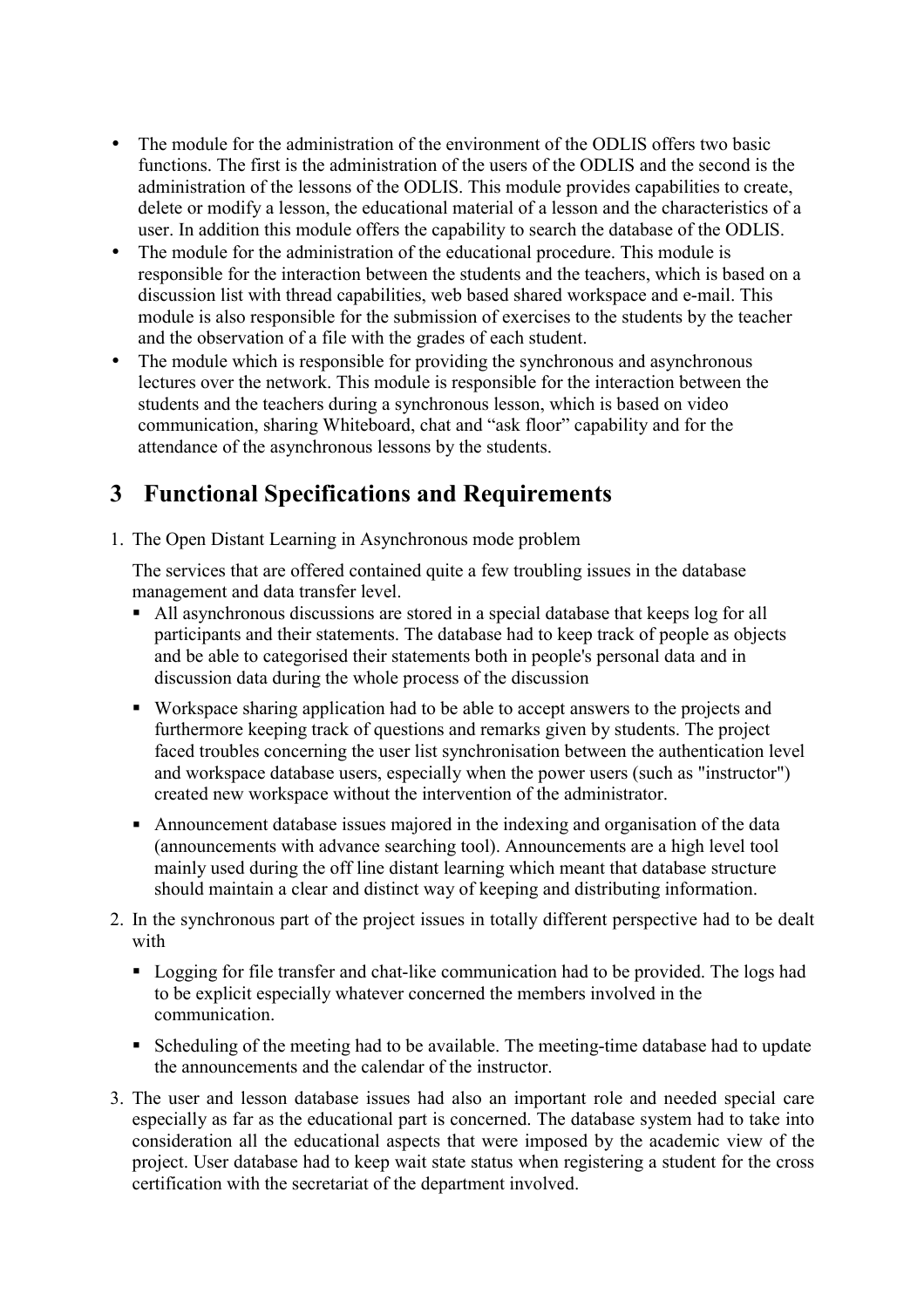Moreover the database had to be ready for annual rebuilding - reutilization prepared for the next academic year. At that time all out-dated data had to be moved to the back up database keeping in mind all issues that may be needed in the following year for better indexing and quicker access and retrieval.

## **4 Network**

The ODLIS uses a TCP/IP network in order to provide its services. There is a server in which can be connected all the users. All the users, who are connected to the Internet and have a login and a password, are able to connect to ODLIS. The topology of the network is the following:



**Figure 2: The topology of the network**

The data are sent as packets with a TCP (Transmission Control Protocol) or UDP (User Datagram Protocol) connection in proportion of the packets. Both voice and video data use a UDP connection, because they require high speed and not high quality. On the other hand text and images require high quality and it is essential to use the TCP protocol. The services of the ODLIS use the RTP/RTCP (Real Time Protocol/Real Time Control Protocol) protocols in order to provide end-to-end network operations that are essential for real time applications. In addition, the RTSP (Real Time Streaming Protocol) is used. The RTSP is an application level protocol for the control, the real time transmission and on demand delivery of data such as voice and video.

## **5 Data manipulation issues**

The data access components providing the interface to the information stored reside mainly on the web server and the database server. They access information that is stored on the file system or the relational database management system.

#### *5.1 Interface to Web*

The web server's data access components take the form of server-side scripts while those of the database server comprise the stored procedures used for the management of the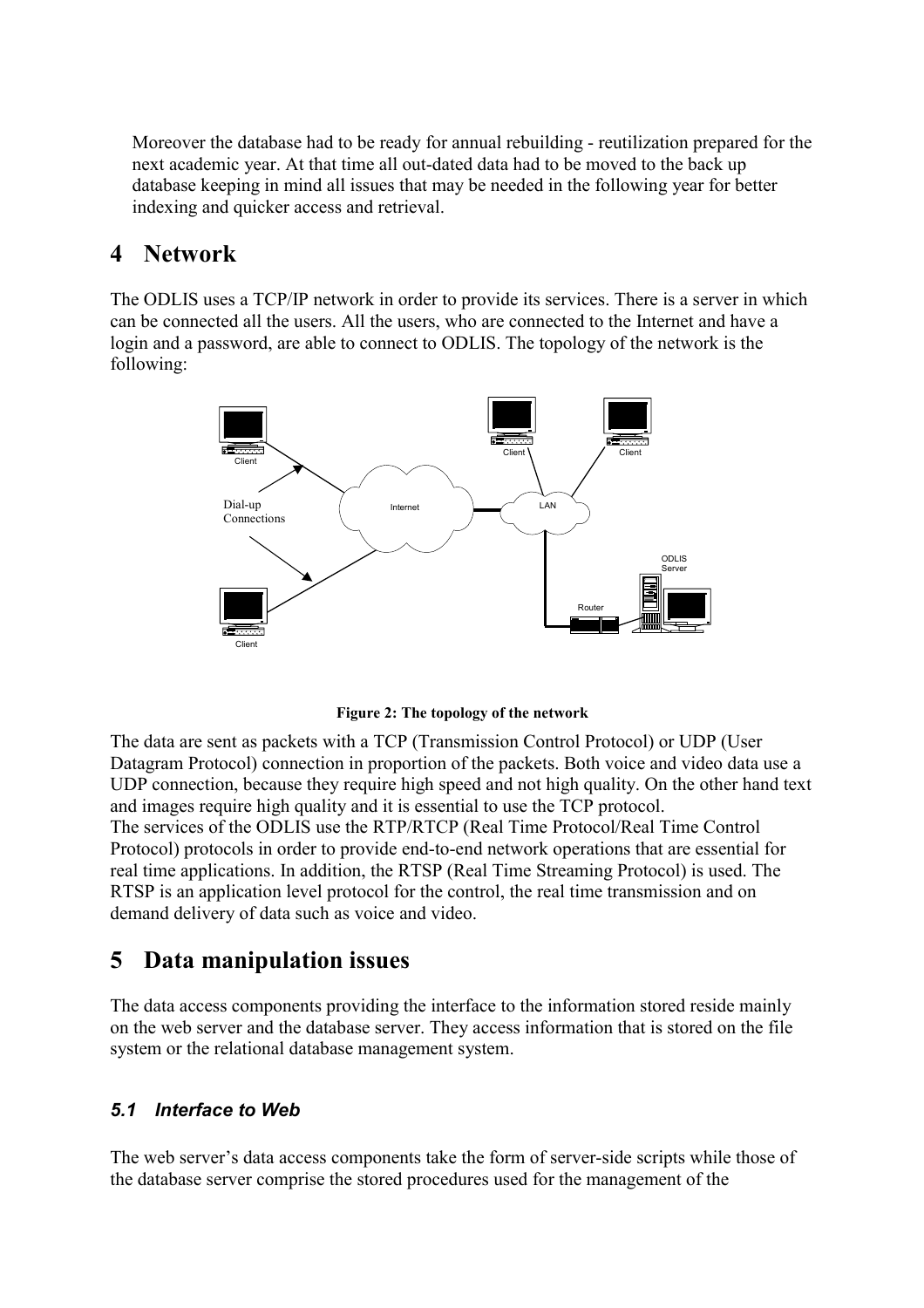information stored in the database. The technology used for the server-side scripts is PHP. PHP is a server-side cross-platform HTML embedded scripting language. The majority of the HTML document responses of the application's user interface are produced 'on the fly' according to user's access level, information accessed and user's request so the need for such a mechanism like PHP was essential [11].

The PHP offers mechanisms for the manipulation of files and folders as well access to most of the available RDBMSs. It provides mechanisms for maintain session information – information is stored in session variables that contain information during the user's visit. The session variables are used mainly for caching data that are stored in the database or the file system and are accessed frequently during a session.

Currently, the three most popular web servers Apache, Microsoft's IIS, and Netscape Enterprise offer server-side scripting capabilities, executing scripts and components on the server, without the performance limitations and development difficulties of CGI. HTML and HTTP do not by themselves provide a way to access databases or carry information about users from page to page. Server-side scripting accesses programs on the server that provide this necessary functionality behind the scenes to deliver Web applications and customized HTML for each user. Web server scripting, also, separates the content from the presentation for easier design and data management allowing the use of templates for creating HTML documents on the fly.

The contents of a page can come from anywhere – databases, plain text files, searches, calculations– and be dynamically inserted before it is sent to the user. Information can be managed in the most appropriate manner, and does not have to be stored in HTML pages that must be changed by hand whenever the data changes.

#### *5.2 Types of information*

The system is based on a mixed model. All data comprising the lectures' content are stored on the file system while all other kind of data are stored in the database. The reasons for following that model have to do with issues of manageability, scalability and transparency. Lectures' content, HTML documents, images, audio, video, presentation slides are accessed by the Web server or the Real media server. They are static information that doesn't change frequently. They are stored directly to the file system. Storing them with another data manipulation mechanism like DBMS would make the system more complicated. Furthermore, storing and editing or authoring this information can be done easily, with the use of ordinary tools.

The rest of information is stored to the DBMS. To be more specific an R-DBMS is being used, as a relational model can easily represent the kind of information that is being stored more sufficiently than any other model like object-oriented or hierarchical model. The reasons that a DBMS storing mechanism is used are many:

- A database is designed, built, and populated with data for a specific purpose. It has an intended group of users and some preconceived applications in which these users are interested.
- It has the ability to handle large amount of data easily.
- It is scalable. A developer can easily alter the database schema without changing all storing and reading mechanisms.
- A database can give access to the data to multiple users with different roles and different level of accessibility to each one.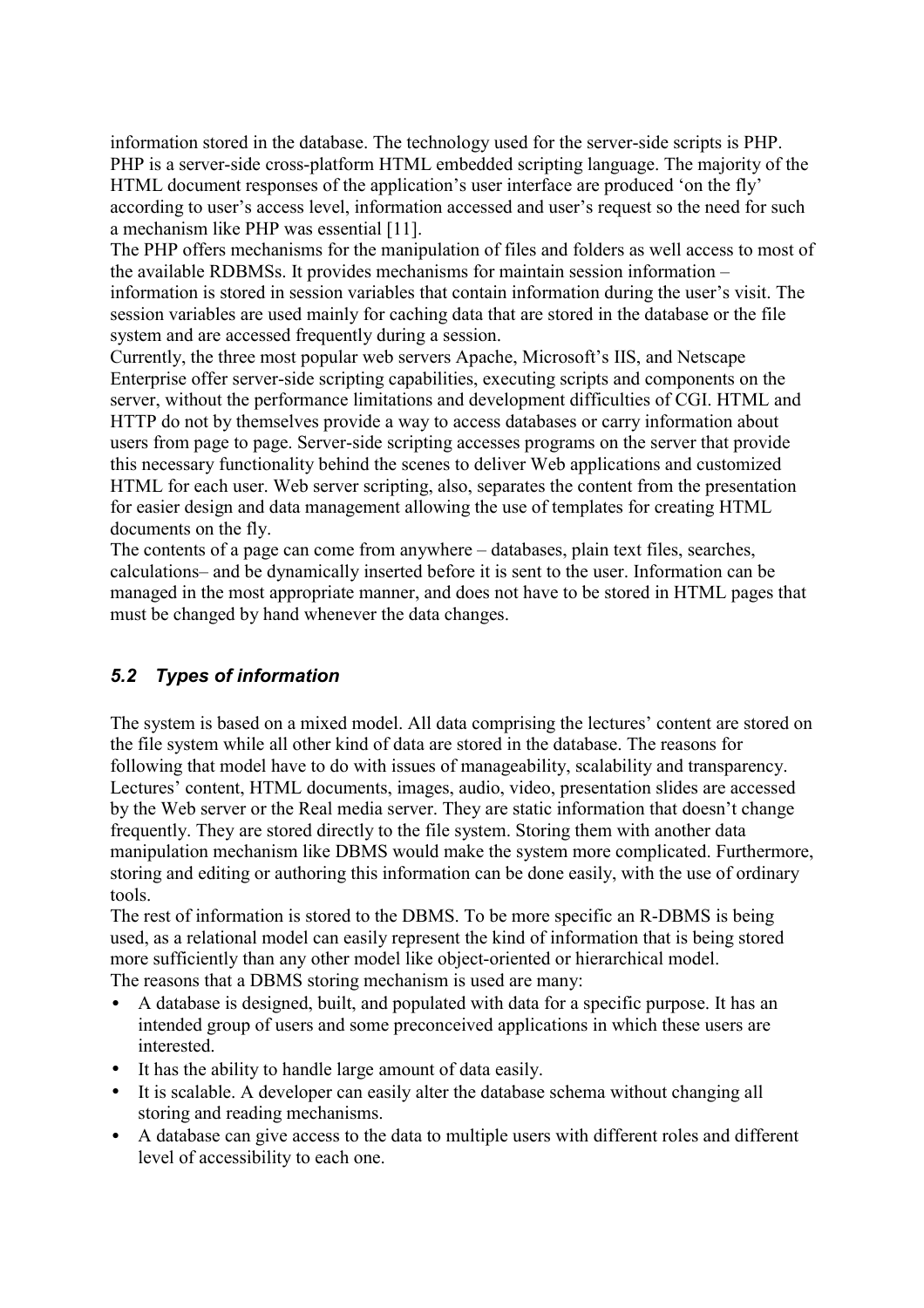• It provides indexing mechanisms that used for the efficient accessing of large amount of data.

It also provides mechanisms to easily enforce integrity or referential constraints to data. The information stored on the database consists of tables containing information about the lectures such as keywords, pointers to the lectures' content, questions, authors or professors, and students. For each student a performance and attendance log is kept. Even though, the web server is responsible for user authorisation, each user rights are kept in the database. Being more specific, there are curriculums, which contains groups of courses. Every course has a code name, start and end date, and description. Every course contains groups of lectures. These lectures are the static information like HTML documents, Images and Multimedia content. A lecture may have two parts. One asynchronous with static data, and one synchronous. Also a lecture has keywords so a student or a Teacher can easily find a lecture that is interesting for him. Moreover, there are questions at every lecture, and exercises at the end of every course.

The system also stores information about the users and the administrators. A user can be a teacher or a student or both. But if someone is teacher at one course he cannot be also a student to that course also. For every student, the system logs his attendance and his marks from questions and exercises. The Administrator has the authority to add and remove users, and to create new curriculums and add the material to the system.

A detailed description of the database is at [Figure 3](#page-6-0) :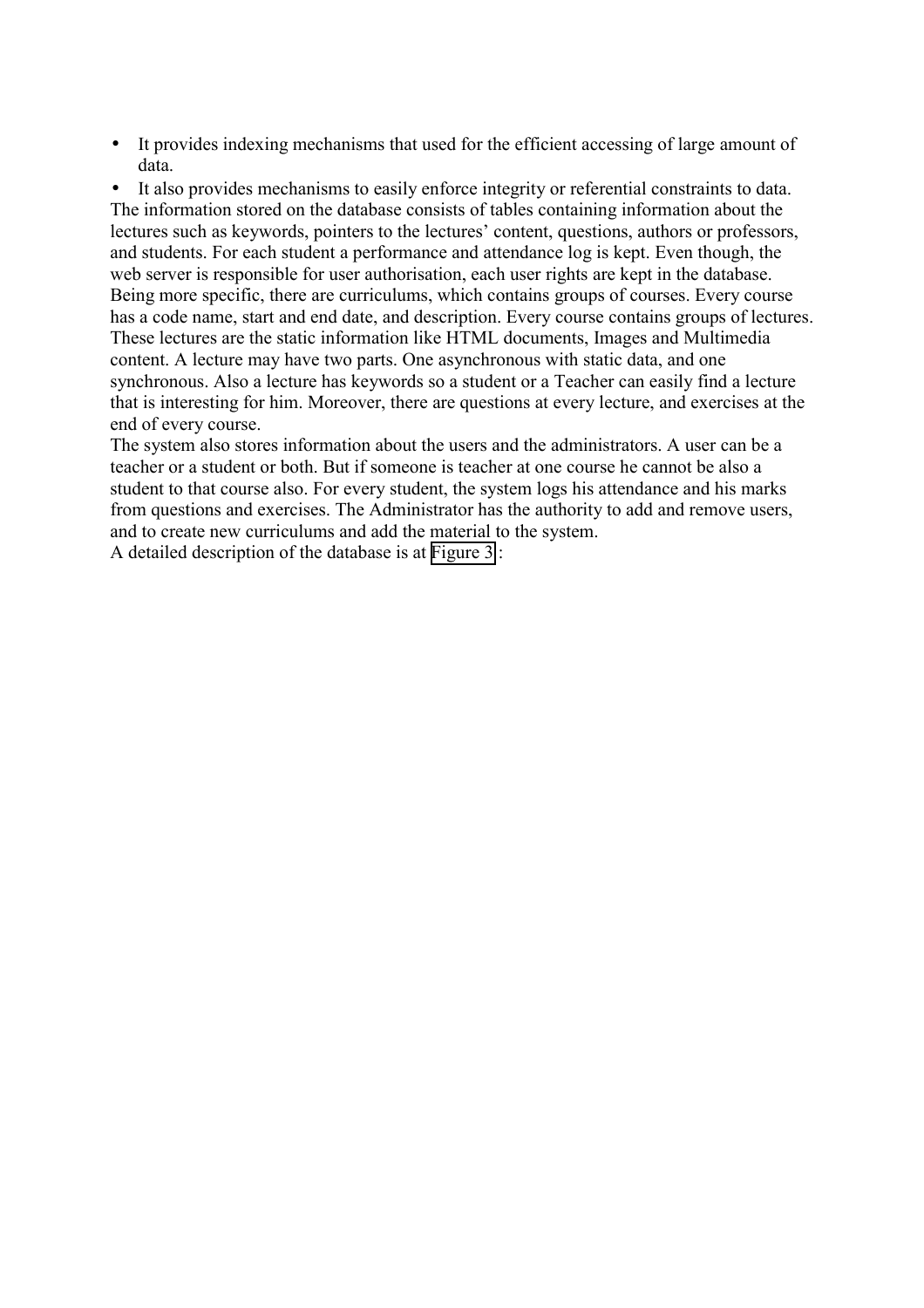<span id="page-6-0"></span>

**Figure 3. Relational Diagram**

# **6 Services**

## *6.1 Asynchronous Open and Distance Learning Service (AODL)*

For the implementation of the of the AODL service we use the architecture of the [Figure 4.](#page-7-0)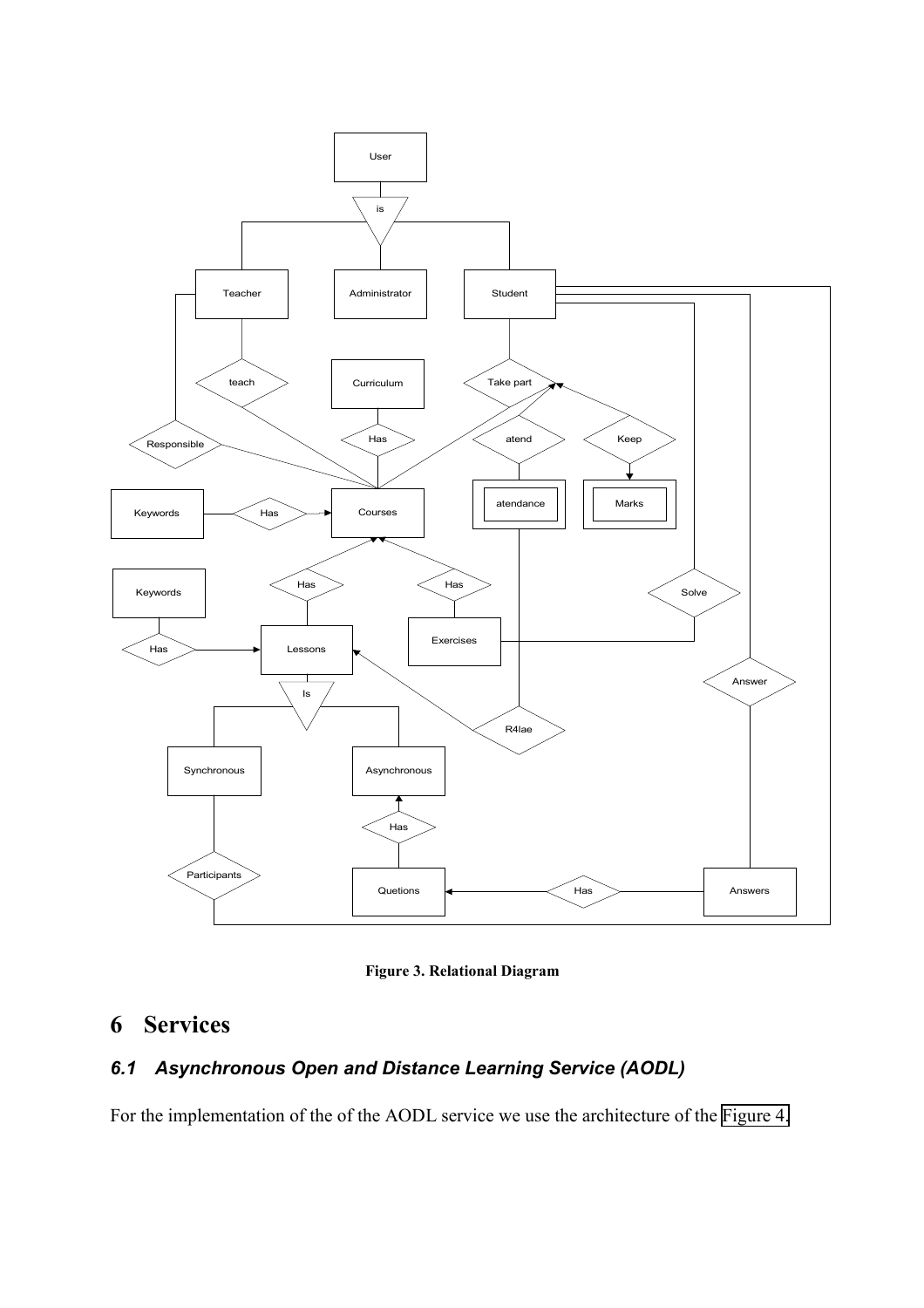<span id="page-7-0"></span>

**Figure 4 Implementation of the AODL service**

The Server of the AODL consists of the Real Media Server, the Web Server of the ODLIS and the database of the ODLIS. The Real Media Server is responsible for the transmission of the video over the network, the Web Server is responsible for the transmission of the slides and the database is responsible for management of the data.

The above-described solution is using for the transmission of the video the streaming technology. The streaming technology with the achievement of the last years (for example the RTSP protocol) has many advantages for the transmission of multimedia data over a TCP/IP network like Quality of Service schemes (with the use of buffering).

The above-described architecture did not confine the way that an asynchronous lecture can be transmitted. For example a teacher can create an asynchronous lecture with tool of his choice (for example Macromedia) and suggest the student to install the appropriate software or plugin to their computer in order to attend the asynchronous lecture.

### *6.2 Synchronous Open and Distance Learning Service (SODL)*

The Figure 5 displays the implementation of the SODL with the use of H.323 reflector.





The SODL server consists of an H.323 server which is responsible for the transmission of the video, a T.120 server which is responsible for the application and the data sharing and the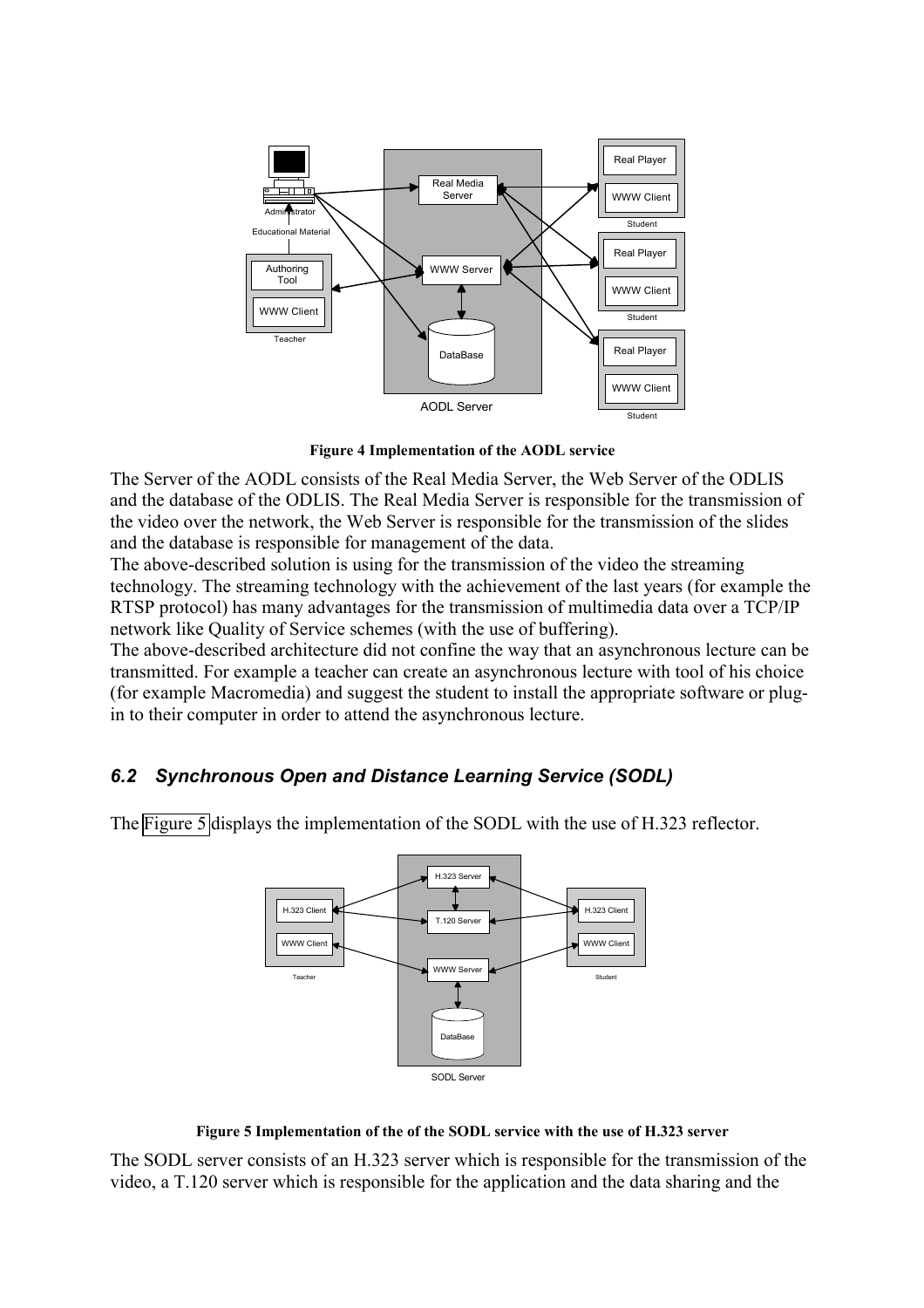Web server of the ODLIS. The clients of the Teacher and the Students consist of a H.323 client and a web browser. In this implementation we use White Pine MeetingPoint Conference Server.

The above-described implementation has the advantage that follows international accepted standard (like ITU H.323 and ITU T.120). In addition this implementation give to the Teacher the flexibility to prepare the educational material with the software of his choice. This implementation has the drawback that use tool designed for videoconference and not for distance learning. This may create problems to the educational procedure from malicious students.

## **7 Case study: The University of Patras in Greece**

The Open and Distance Learning program of University of Patras in Greece will use the above described information system. In the first phase will operate three curriculums, two for undergraduate studies and one for postgraduate studies and. More particular will operate the postgraduate curriculum on Special Themes on Computer Science and the undergraduate curriculums on Computer Science and Neuro-Science. All the corriculums will use both asynchronous and synchronous lectures. In the future the ODL program of the University of Patras will offer more curriculums.

## **8 Conclusion**

With the advancement of technologies, learning the future can become radically different from what it is today. Although no one can expect that educational networks will totally replace the traditional lecture, it is likely that such applications will obtain more and more positive ground in the future. On the other hand information systems that supports ODL can be useful tools especially when function in collaboration with traditional learning methods. In addition such systems gives the opportunity to users to access the educational material without time or place restrictions.

Our next step is to evaluate the usage of the ODLIS through the ODL program of University of Patras in Greece.

#### **References**

- [1] J. BOEGH, A. KREBS, L. PETERSEN & M. WAGNER, DELTA Danish Electronics, Light & Acoustics, Denmark, A Web based Virtual College, WebNet 98 — World Conference of the WWW, Internet & Intranet Orlando, Florida; November 7-12, 1998
- [2] E. S. BOS, A. KIKSTRA, C. M. MORGAN. Multiple Levels of use of the Web as a Learning Tool. Proceedings of ED-TELECOM 96, pages 31-36 - Boston, Mass USA, June 17-22, 1996.
- [3] Ch. Bouras, A. Gkamas, V. Kapoulas, P. Lampsas, Th. Tsiatsos, A platform for the implementation of the services of an educational network, 15th IFIP World Computer Congress TELETEACHING '98 in Vienna and Budapest 31 August - 4 September 1998
- [4] G. Eschelbeck. An Architecture for Multimedia Communication in a Distributed Education Environment. Proceedings of ED-MEDIA 95, pages 217-222 - Graz, Austria, June 17-21, 1995.
- [5] D. LEVIN, M. BEN-JACOB, Using Collaboration in Support of Distance Learning, WebNet 98 World Conference of the WWW, Internet & Intranet Orlando, Florida; November 7-12, 1998.
- [6] D. PONTA, A. M. SCAPOLLA, M. TAINI. Telematics for Education: The Design of a Distributed Computer-Based Collaborative Learning System. Proceedings of ED-TELECOM 96, pages 252- 257 - Boston, Mass USA, June 17-22, 1996.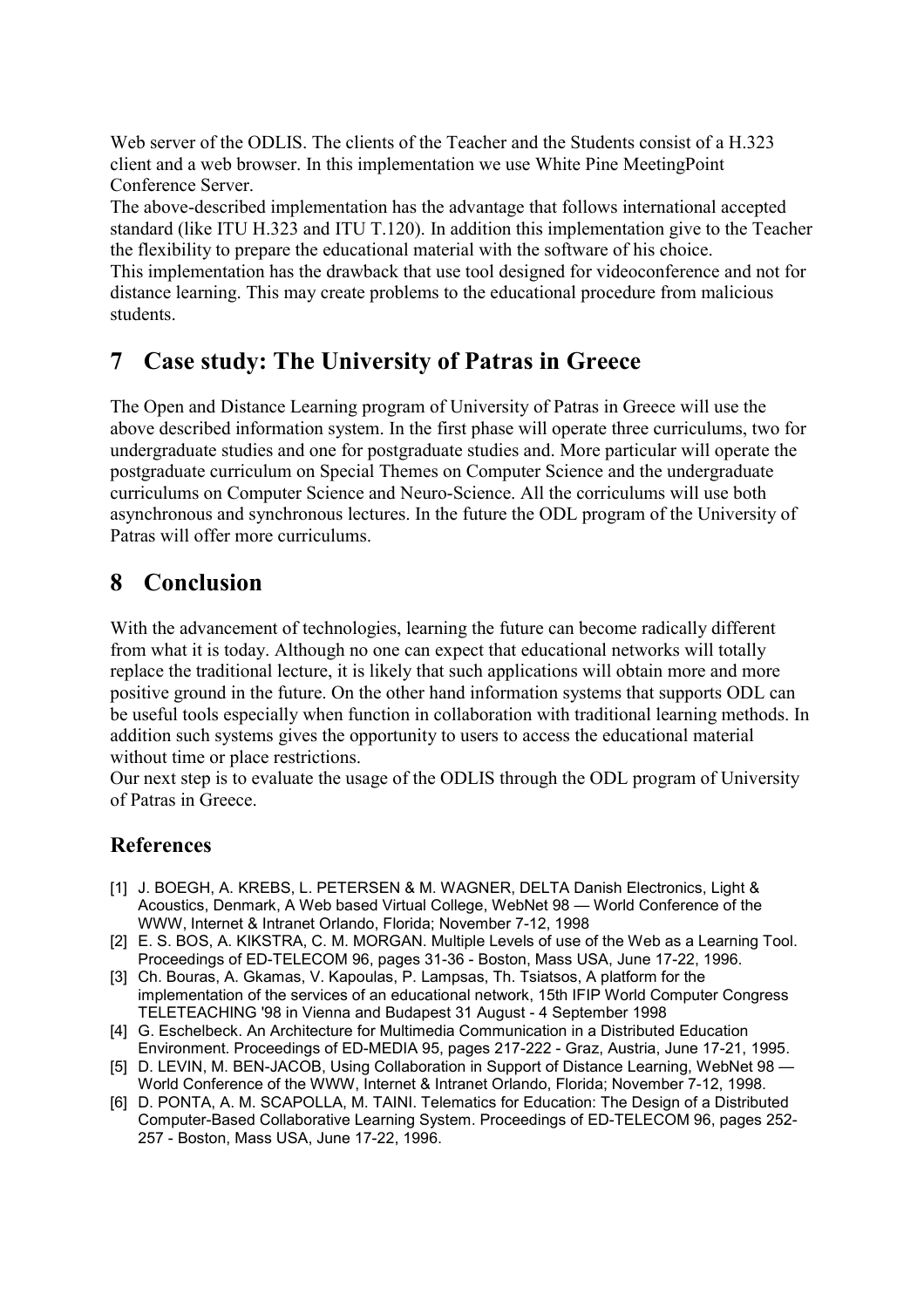- [7] A. F. SMEATON, F. CRIMMINS. Virtual Lectures for Undergraduate Teaching: Delivery Using RealAudio and the WWW. Proceedings of ED-MEDIA/ED-TELECOM 97, pages 990-995 Calgary, Canada, June 14-19, 1997.
- [8] K. STEFANOV, B. LOMEV, S. VARBANOV, R. NIKOLOV, "Distance learning course on business on the Internet: some implementation issues" 15th IFIP World Computer Congress TELETEACHING '98 in Vienna and Budapest 31 August - 4 September 1998
- [9] R. Wang, A. Karmouch. A Broadband Multimedia TeleLearning System. Proceedings of the Fifth IEEE International Symposium on High Performance Distributed Computing, pages:132-139.
- [10] Oracle Corp, [http://www.oracle.com](http://www.oracle.com/)
- [11] PHP, http://www.php.net
- [12] RealNetworks, [http://www.real.com](http://www.real.com/)

#### **Author(s):**

Christos Bouras, Assistant Professor Computer Technology Institute, Greece Computer Engineering and Informatics Dept., Univ. of Patras, Greece Riga Ferraiou 61, GR 262 21 Patras, Greece - P.O. Box 1122, GR 261 10, Patras, Greece bouras@cti.gr

Panagiotis Destounis, Postgraduate student Computer Technology Institute, Greece Computer Engineering and Informatics Dept., Univ. of Patras, Greece Riga Ferraiou 61, GR 262 21 Patras, Greece - P.O. Box 1122, GR 261 10, Patras, Greece destoun@cti.gr

Joannis Garofalakis, Lecturer Computer Technology Institute, Greece Computer Engineering and Informatics Dept., Univ. of Patras, Greece Riga Ferraiou 61, GR 262 21 Patras, Greece - P.O. Box 1122, GR 261 10, Patras, Greece garofala@cti.gr

Apostolos Gkamas, Postgraduate student Computer Technology Institute, Greece Computer Engineering and Informatics Dept., Univ. of Patras, Greece Riga Ferraiou 61, GR 262 21 Patras, Greece - P.O. Box 1122, GR 261 10, Patras, Greece gkamas@cti.gr

Giorgos Sakalis, Undergraduate student Computer Engineering and Informatics Dept., Univ. of Patras, Greece sakalis@ceid.upatras.gr

Baggelis Sakopoulos, Undergraduate student Computer Engineering and Informatics Dept., Univ. of Patras, Greece sakkopul@ceid.upatras.gr

Joannis Tsaknakis, Postgraduate student Computer Technology Institute, Greece Computer Engineering and Informatics Dept., Univ. of Patras, Greece Riga Ferraiou 61, GR 262 21 Patras, Greece - P.O. Box 1122, GR 261 10, Patras, Greece